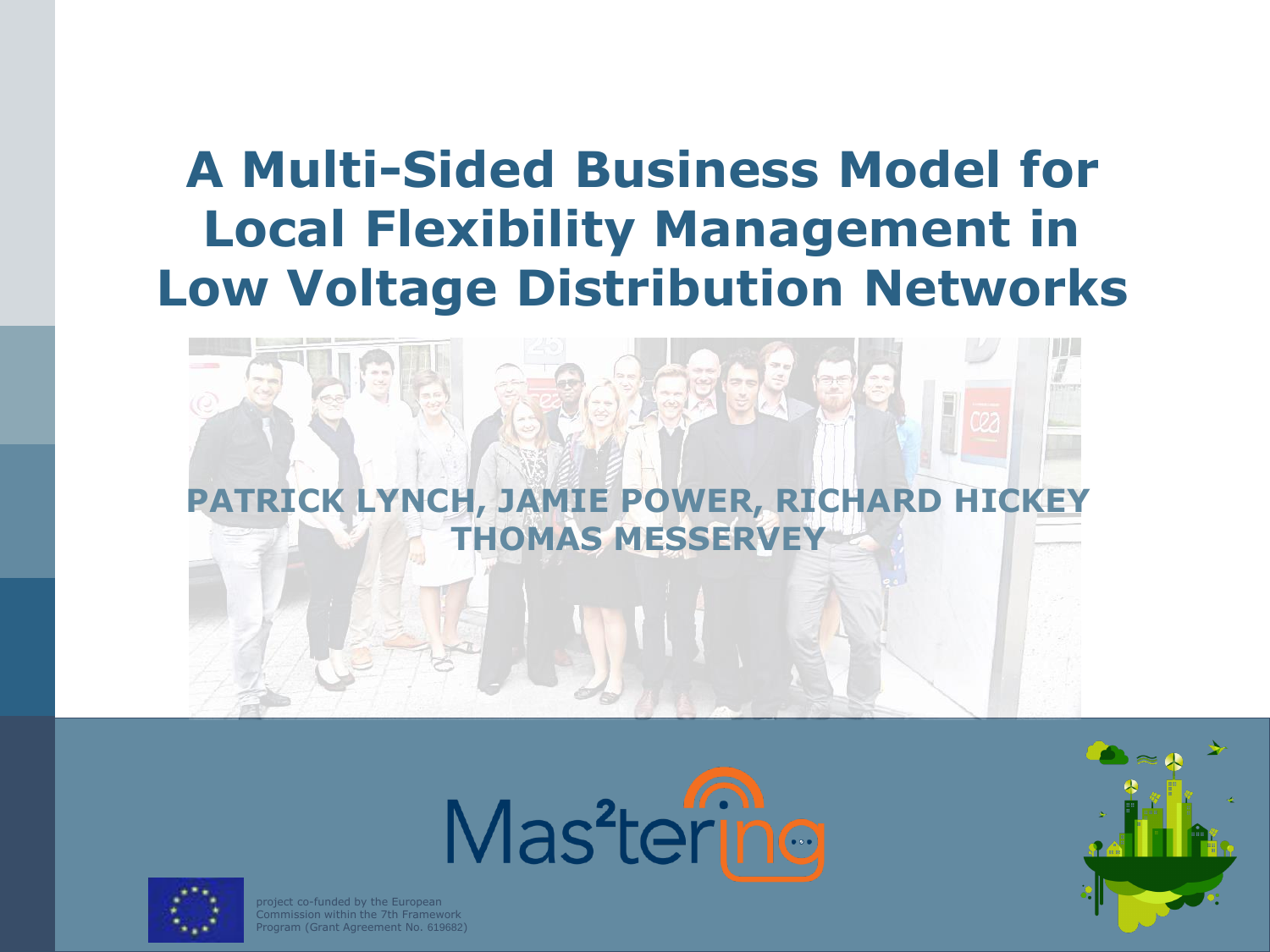## **Contents**





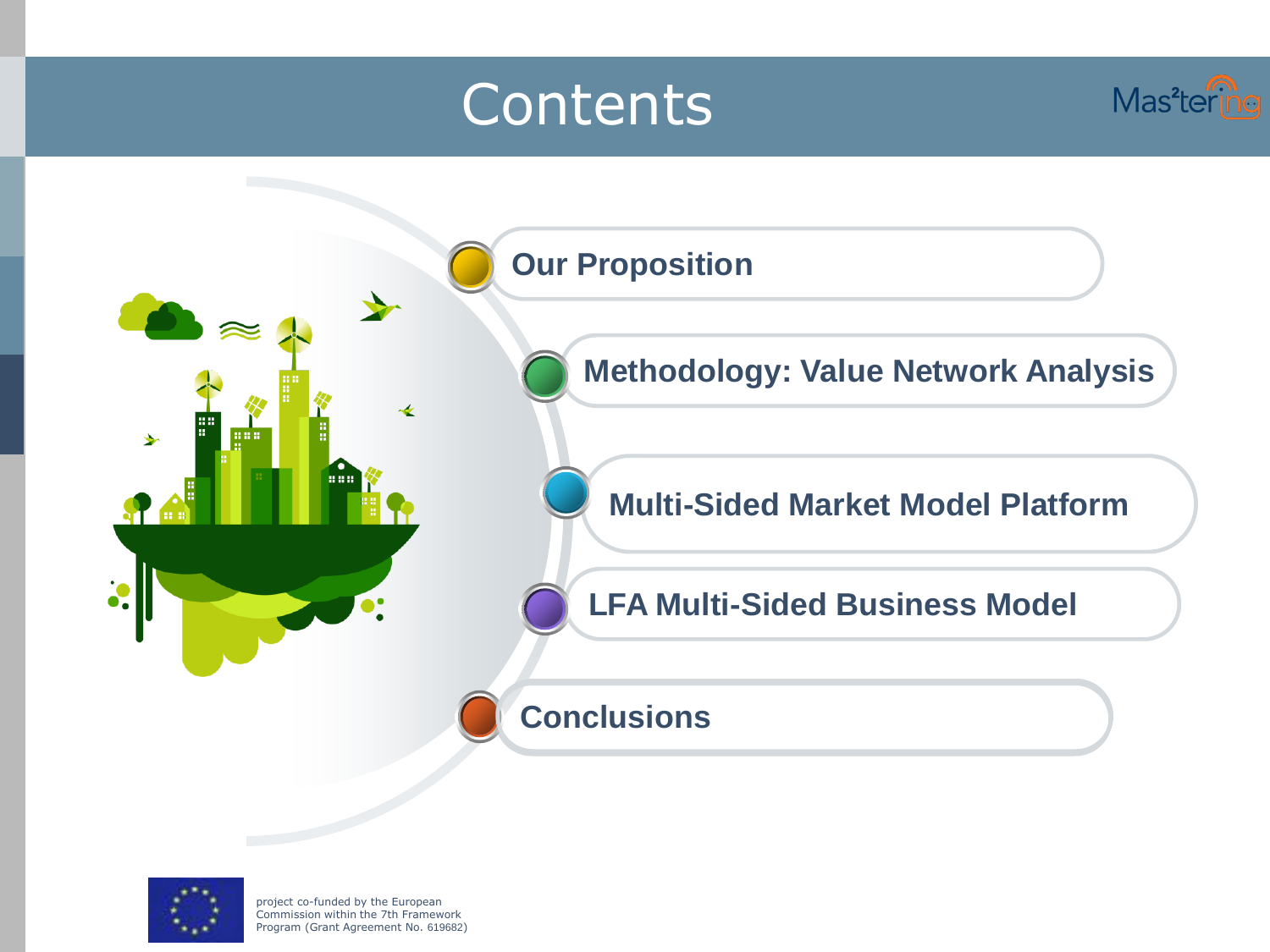# Mas2tering Vision



Mas2tering develops multi-agent system (MAS) ICT solutions that enable flexibility management within the lowvoltage part of the electricity distribution network where decentralized decision making will bring value and competitiveness. The project proposes to put prosumers first, and provides them with access to the energy market in new ways.

### **Mas2tering Vision:**

The creation of local communities of prosumers fully empowered to participate in the electricity market at the low voltage substation level of the smart grid.

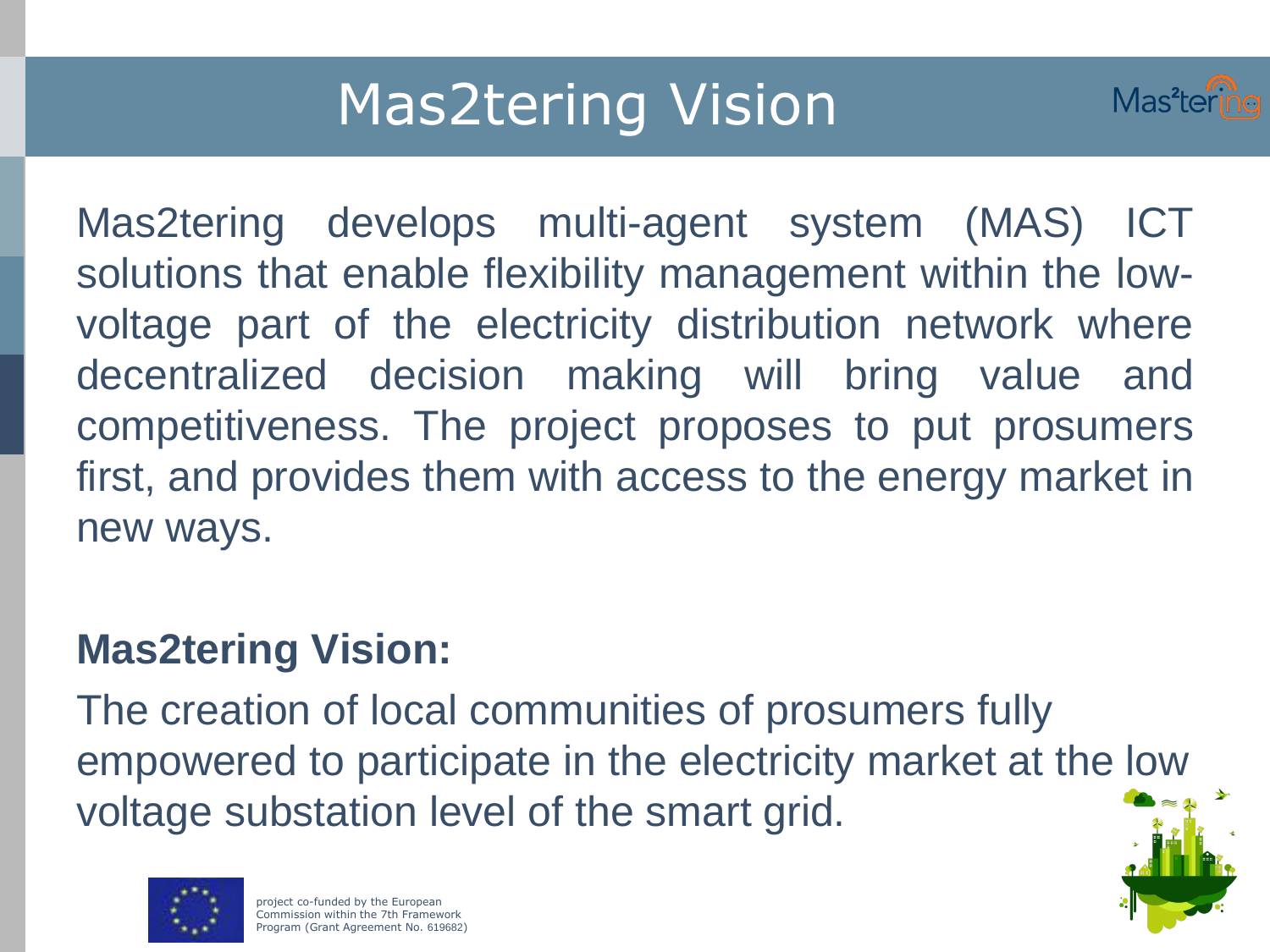

# **Our Proposition**



- If homes can individually and collectively level their demand load profile, then the generation, distribution and storage of electricity at the LV level (and indirectly at higher voltages) can be optimized.
- The increasing rate of intelligent domestic devices provides a real impetus for a smarter distribution network by creating a novel market model to maximise the advantages of DERs and flexibility possible by the individual and collective actors at the LV level.
- In such a scenario, smart consumers and prosumers are those that use demand response to shift their flexible loads.
- Local Energy Communities (LEC) are a collective force under a local flexibility aggregator that is positioned to influence, and be influenced by the local energy market. Local flexibility is at the cornerstone of this new emerging energy market design

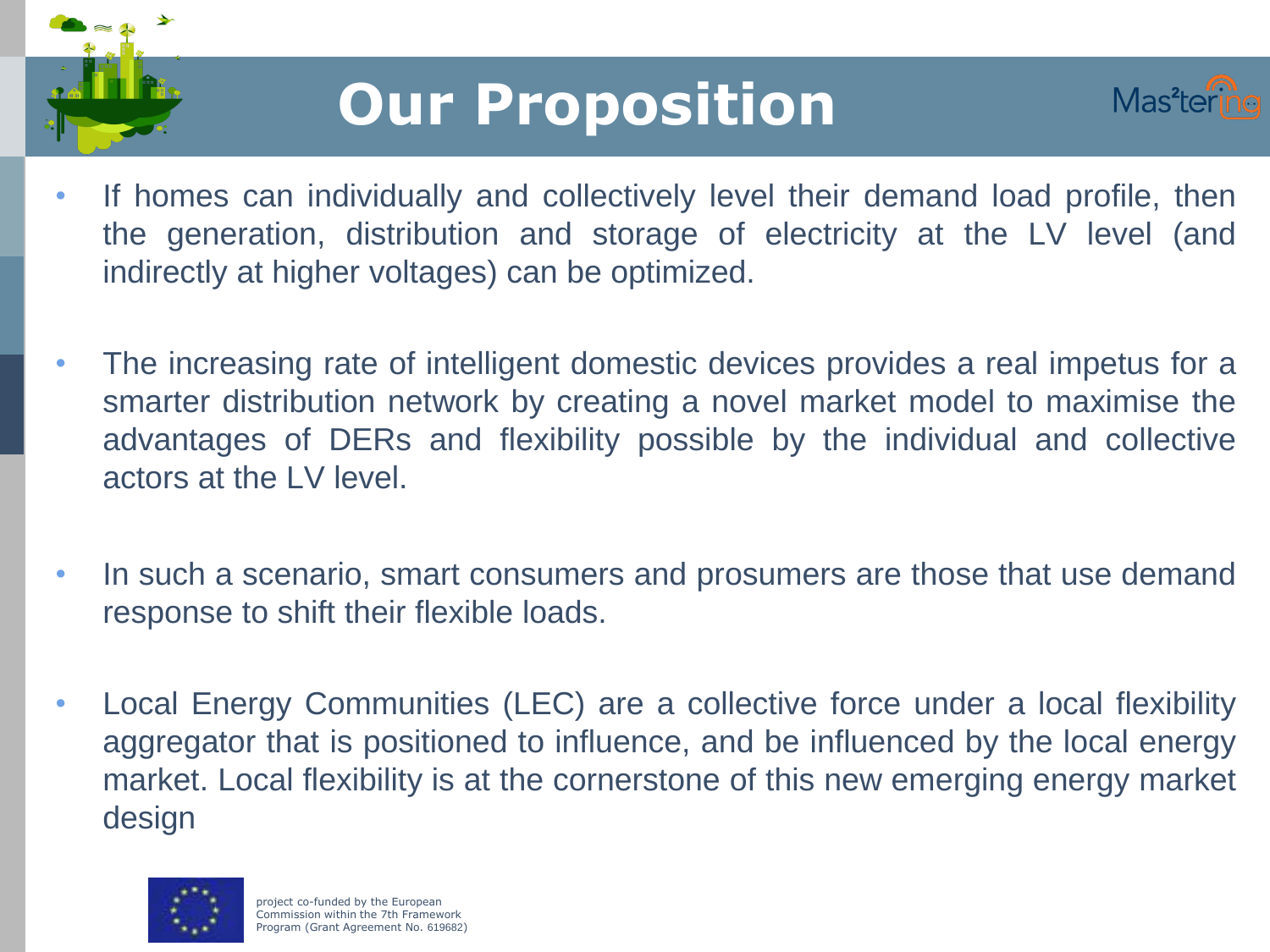

## **Local Flexibility Market**

- The formation of local energy communities implies that they should have an intermediary to help manage Distributed Generation and Distributed Storage with regards to the injection of unused capacity to the LV-grid.
- A new role of a flexibility manager or aggregator is foreseen in the energy value chain to act as an intermediator and facilitating agent between prosumers and traditional market players.
- The role being developed is one that combines the main aspects of flexibility management and aggregation labeled the Local Flexibility Aggregator (LFA).





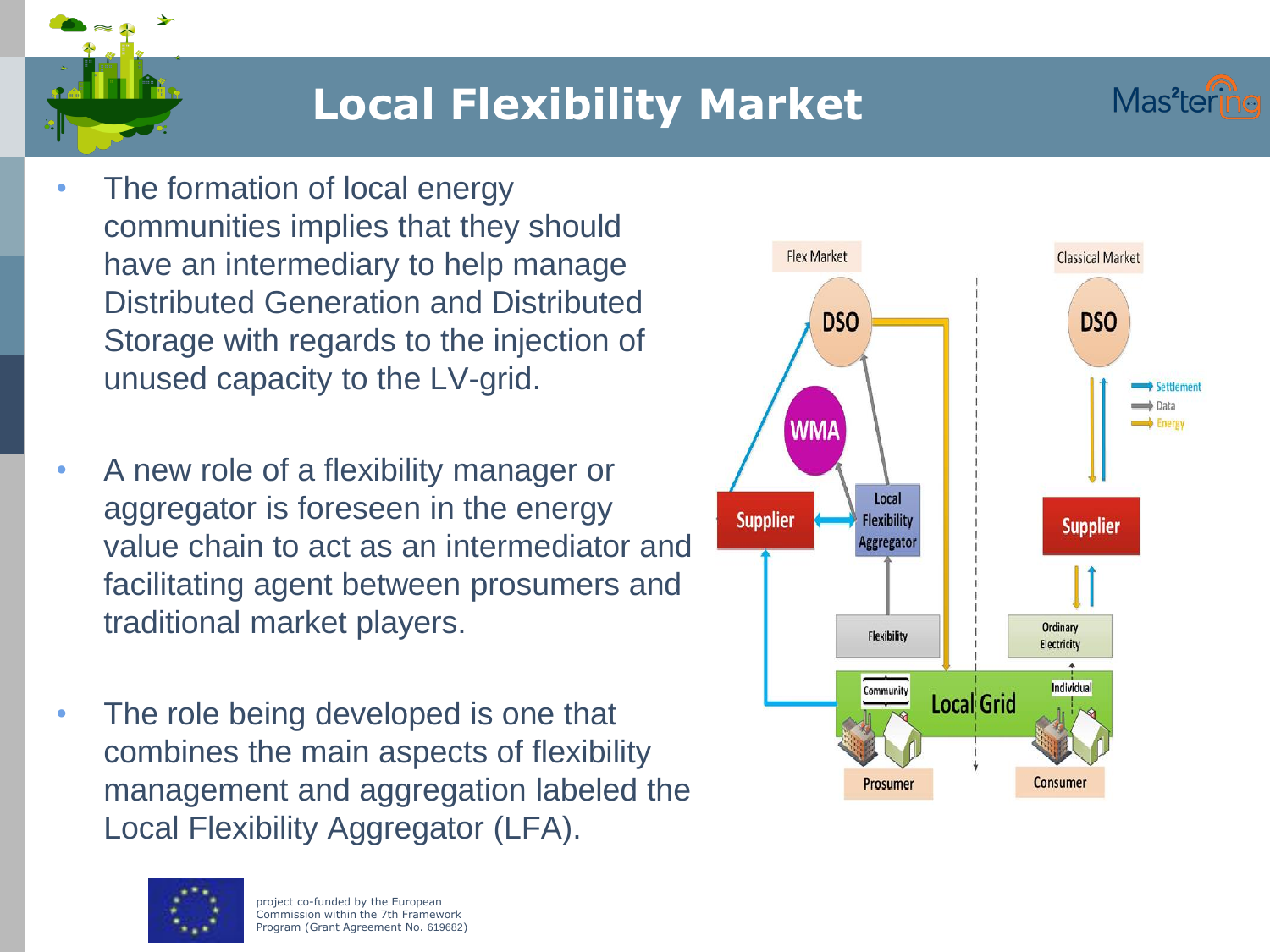

#### Business Model Shift



**Historically the consumer was a passive recipient of the value chain product (power), they will become an active, empowered value chain participant requiring integration into the network. Both information and power will flow in multiple directions. and, exponentially increase and business models will emerge to capture that value.**



**The value chain will extend further, grow more complex and involve a wide variety of new participants**

**Multisided business models are technologies, products or services that create value primarily by enabling direct interactions between two or more customer or participant groups.**

> project co-funded by the European **situation that arises when the model is first created and a critical mass of one** group is required in order to convirce another group to participate. **Their complexity arises out of the need to create value for more than one participant group in order for it to be viable, and in the chicken-and-egg**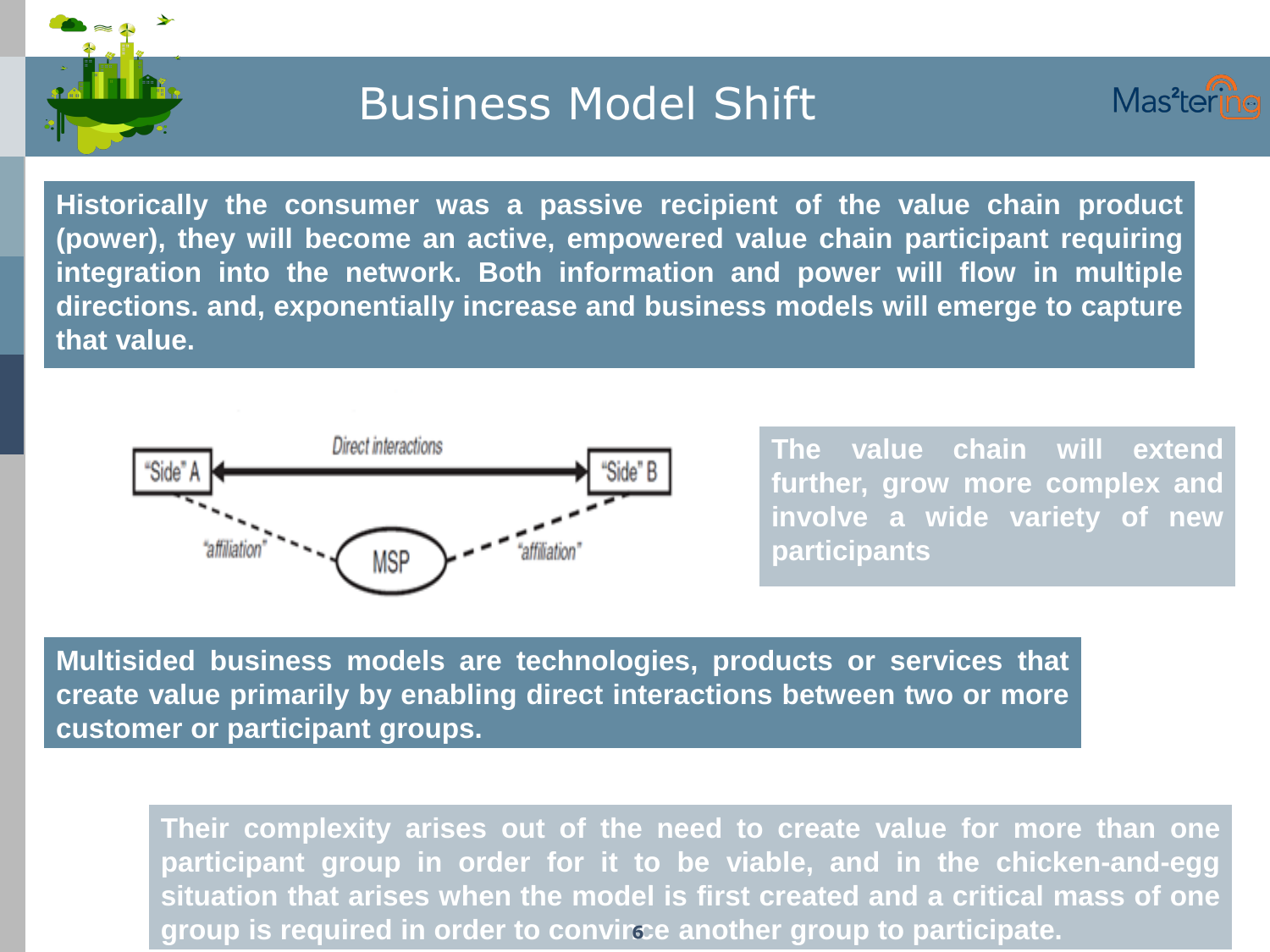



# Design a multi-sided business model that **creates, delivers and captures** value for the Local Flexibility Aggregator including description of the network stakeholders and their roles and relationships.

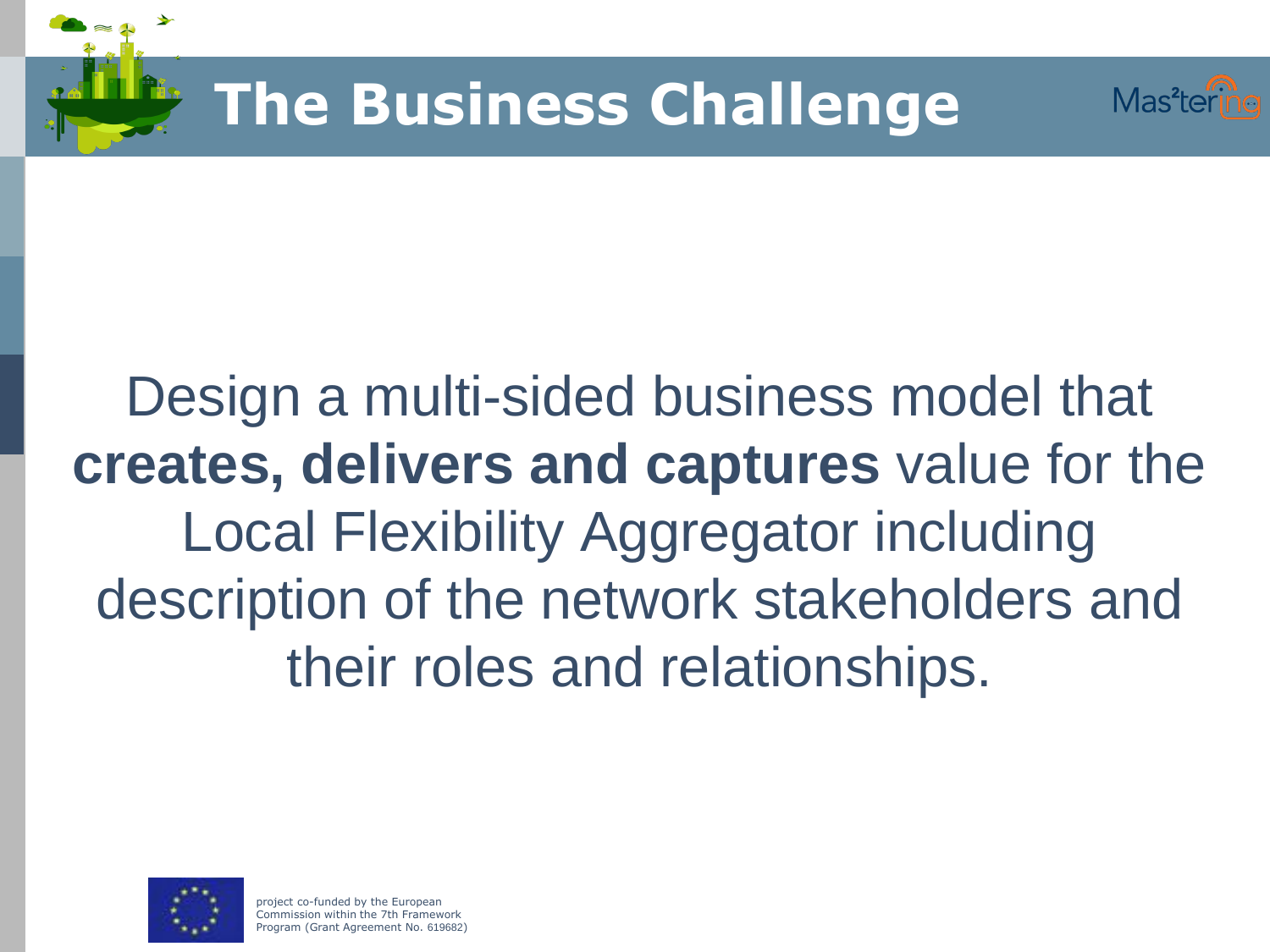### **Business Modelling Methodology**



- As a business modelling methodology, Value Network Analysis (VNA) facilitated the visualization, analysis and insight into the business exchange flows and network relationships
- The central tenet of VNA is to understand
	- *How value is created in a network of interdependent relationship?*
	- *Where value is located in the network?* and
	- *What network interactions are required for value delivery?*
- VNA focuses on the value-creating system itself, within which different economic actors perform roles
	- DSO, Supplier, Aggregator, Prosumer– who in essence work together to co-create value of local flexibility
	- Mapping of various value flows
		- Fund flow which refers to settlement,
		- Information flow refers to the data commodity and
		- Power flow which refers to transmitted electrical product
- Multiple Interviews and Workshops to gather data

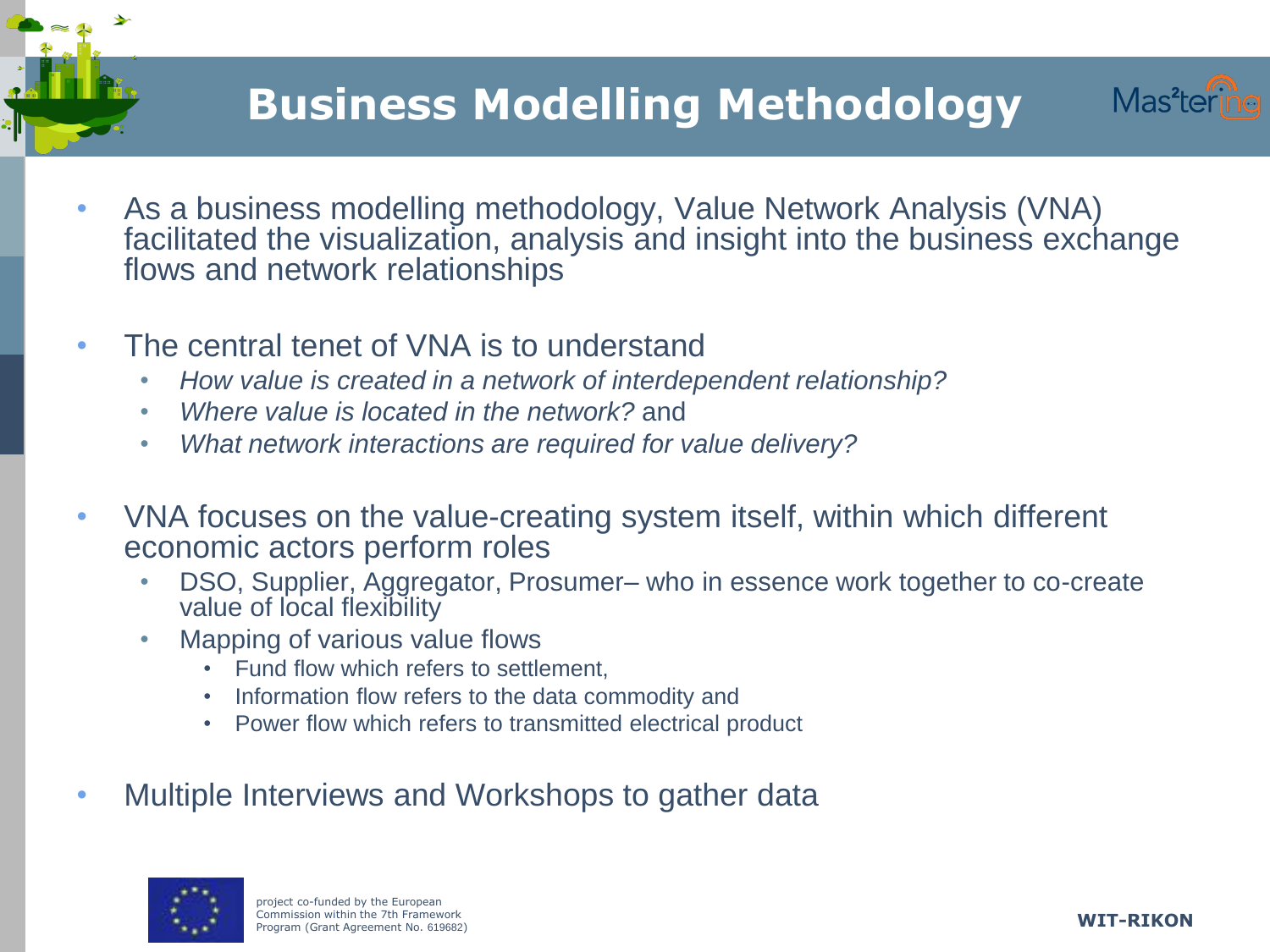#### **Network Value Flow Map**







 $\rightarrow$ 

 $\approx$ 

project co-funded by the European Commission within the 7th Framework Program (Grant Agreement No. 619682)

**WIT-RIKON**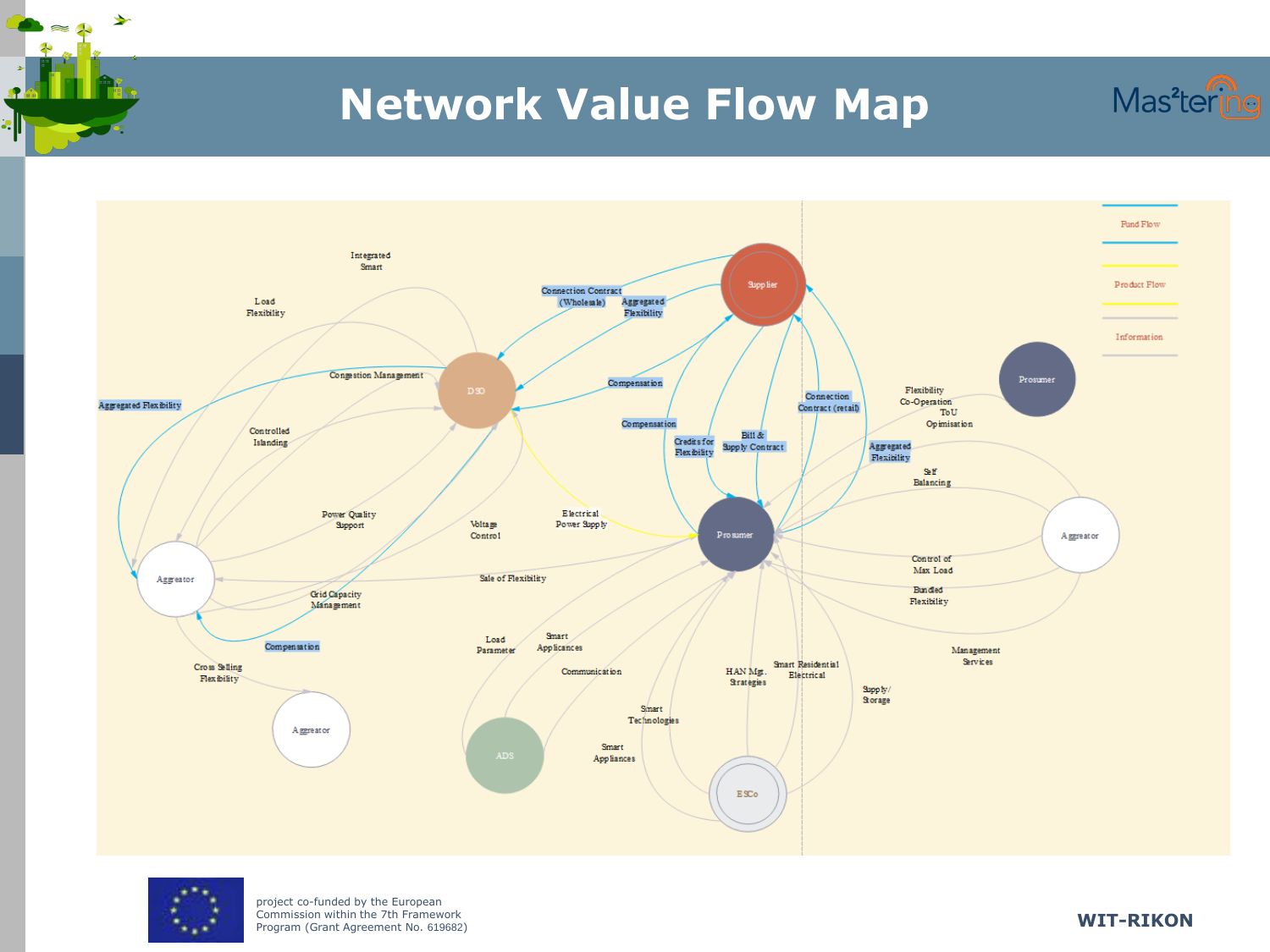



|                              |                                   |                  | Flow From Product/Opportun                                                                          |                                                                                                                                         |                                                                                                                                                                                                                                                              | Value Proposition to Customer                                                                                                                                                  |                                                                                                    |                                                                                                                              |                                                                                                                                                                                              |
|------------------------------|-----------------------------------|------------------|-----------------------------------------------------------------------------------------------------|-----------------------------------------------------------------------------------------------------------------------------------------|--------------------------------------------------------------------------------------------------------------------------------------------------------------------------------------------------------------------------------------------------------------|--------------------------------------------------------------------------------------------------------------------------------------------------------------------------------|----------------------------------------------------------------------------------------------------|------------------------------------------------------------------------------------------------------------------------------|----------------------------------------------------------------------------------------------------------------------------------------------------------------------------------------------|
| Flow To (i.e., WHV alue Flow |                                   | $(i.e. Select)$  | ities                                                                                               | Market Opportunity                                                                                                                      | Customer Needs/Pain                                                                                                                                                                                                                                          | ie. The Value)                                                                                                                                                                 | Value Chain Partners                                                                               | Reverse Model                                                                                                                | C onstraints                                                                                                                                                                                 |
|                              | alue Flow                         |                  |                                                                                                     | Customer V alue Proposition                                                                                                             |                                                                                                                                                                                                                                                              |                                                                                                                                                                                | Value Delivery                                                                                     | Value Capture                                                                                                                | C onstraints                                                                                                                                                                                 |
| Prosumer                     | Product Flow DSO                  |                  | Electrical Power<br>Supply                                                                          | Supply households<br>participatin in the flexibility<br>market                                                                          | Reduce total energy usage<br>Reduce peak energy usage for<br>eener energy generation                                                                                                                                                                         | Cheaper energy bills<br>More environmentally friendly                                                                                                                          | Aggregator;<br>Cybersecurity; Telco;Prosum<br>er:Supplier:ESCo                                     | Flexibility capture. LFA<br>pays ervice charge rebate to<br><b>DSO</b>                                                       | Model Maturity; Amount of energy;<br>Bill reduction: Critical mass of<br>Prosumer take-up Network Effect                                                                                     |
|                              | <b>Information</b><br><b>Flow</b> | Prosumer         | Flexibility Co-<br>operation                                                                        |                                                                                                                                         | LEC to sell flexibility to LEC Competition with neighbours;<br>Co-operation to reduce energy<br>costs; Profit in flexibility                                                                                                                                 | Reduce energy bills; Novelty<br>environmentally friendly;                                                                                                                      | Aggregator;Cybersecurity;T<br>elco;Prosumer;Supplier;ESC flexibility at a local level              | LEC save money by trading                                                                                                    | Amount of savings preclude<br>participation; Critical mass at LV;<br>Neighbours need the same level of<br>technology enabled devices installed                                               |
|                              |                                   | Aggregator       | ToU<br>Optimisation;<br>Self balancing:<br>Control of Max                                           | Energy Optimisation<br>Services; Minimise LEC<br>energy cost<br>Minimise Community overall                                              | Reduce energy costs; Reduce<br>overall electrical usage; Revenue<br>elling flexibility;Reduce<br>environmental footprint; access                                                                                                                             | Cheaper energy bills: More<br>environmentally friendly; Trigger<br>flexibility supply in peak<br>demand; Trigger flexibility                                                   | Aggregator:Cybersecurity:T<br>elco;Prosumer;Supplier;ESC<br>o;Third party application<br>providers | Service tariff trade of<br>flexibility;Margin on<br>Wholesale vs Retail flexibility<br>ate s                                 | Cost of Prosumer installations: Critical<br>mass of Prosumer uptake                                                                                                                          |
|                              |                                   | ADS              | <b>Smart Appliances</b><br>Load parameter<br>communication                                          | Smart appliances<br>nablement for participation<br>in the SmartGrid market<br>Device homogenisation                                     | <b>Voability</b> at the domestic level<br>to take advantage of flexibility<br>savings unless consumption<br>devices can be controlled                                                                                                                        | Enablem ent participation in<br>SmartGrid:Resulting money<br>savings; More Eco friendly<br>devices-secondary benefits-<br>remote/higher levels of control of<br>devices        | Devicem anufacturers: Distrib<br>utor sur etailers :Finance/credit<br>partners                     | Retail sale of devices:<br>Subscription based model                                                                          | Replacement cost of appliances &<br>devices prohibitive; Range a vailability<br>of devices: Privacy issues:<br>Interoperability;Unproven-<br>technology;Initial outlay vs recoup of<br>money |
|                              |                                   | ESC <sub>o</sub> | Smart<br>Technologie; Appli Electrical Supply<br>ance s;HAN Mgt.<br>Strategies<br>Smart Residential | Smart Device Management:<br>Optimisation                                                                                                | Lack of cost-maximisation of<br>flexibility savings; Insights and<br>support required to capitalise;<br>environmentally active, lack of<br>tools                                                                                                             | Reduction of energy expenditure<br>by optimising use of smart<br>appliances and technologies in<br>the house. Tech awarness;<br>Environmental friendly;<br>Partication support | Prosumer;Aggregator;Suppli Variety of revenue models:<br>ers: ADS manufacturers /<br>Retailers     | % of flexibility sold:Flat<br>fee;Dynamic pricing regime                                                                     | Model Maturity:Ignition of model:<br>Third-party model V ADS. Amount<br>of bill reduction                                                                                                    |
|                              | Fund Flow                         | Supplier         | Balanced Supply<br>C ontract<br>Charges for<br>Product<br>Credits for<br>Flexibility                | Supplier role: invoicing &<br>collection of funds; Services<br>to LEC ;Share in flexibility<br>tra de margin<br>& credit service to LEC | High energy costs; Participation Reduce energy bills;<br>in MAS:<br>Needs familiar relationship with<br>established named entity in the<br>Provision of an 'All In' billing MAS; Needs an 'All In' service<br>for participation in Flexible<br>Energy market | environmentally friendly;<br>Removes complexity arising<br>from several Prosumer<br>relationships - single bill                                                                | Aggregator;Cybersecurity;T Service contract charge;<br>elco;Prosumer;Metering<br>Supplier; ESC o   | margin                                                                                                                       | Model Maturity:Reduce bill<br>Critical mass of LEC take-up required<br>for Network Effect<br>Increase in market competition due to<br>new actors in the Value Chain                          |
| Aggregator                   | Information<br>Flow               | Prosumer         | Sale of flexibility                                                                                 | Sale of flexibility                                                                                                                     | Access to prosumer data;<br>Control of prosumer's loads                                                                                                                                                                                                      | ToU Optimisation;K WMax<br>Control:Self Balancing:<br>Controlled Islanding                                                                                                     | Cybersecurity; Telco;LEC;S<br>upplier:ESC o:Third party<br>application providers                   | flexibility                                                                                                                  | Bill credit arising from sale of Scheme being available to LEC;<br>Amount of bill credit available<br>Cost of system participation                                                           |
|                              |                                   | Aggregator       | Flexibility Cross-<br>selling                                                                       | Local balance of peak<br>power outputs                                                                                                  | Threshold management - local<br>shortages; Balance ability for<br>peak deviation                                                                                                                                                                             | Spread risk of exceeding<br>declared max/peak usage                                                                                                                            | DSO; Cybersecurity; Telco                                                                          | Reduced penaltiesIncreased<br>revenues from risk<br>management                                                               |                                                                                                                                                                                              |
|                              |                                   | <b>DSO</b>       | Demand for load<br>flexibility                                                                      | Trigger flexibility supply at<br>peak demand; low overall<br>demand                                                                     | LEC flex ibility participation; Ag<br>gregator signalling of energy<br>production costs / wholesale<br>pricing status                                                                                                                                        | Enables Agg to participate in<br>SmartGrid                                                                                                                                     | Cybersecurity; Telco;LEC                                                                           |                                                                                                                              | Critical mass at a LEC level required;<br>Trust in system capabilities; Barrier to<br>entry new competitors                                                                                  |
|                              | Fund Flow                         | <b>DSO</b>       | Aggregated<br>Flexibility<br>Compensation                                                           | production                                                                                                                              | Reduce cost of energy/ peak Reduce Peak demand;costly to<br>generate & distribution system<br>max capacity (avoid grid<br>investment); Optimisation of<br>isset usage                                                                                        | Enables DSO to participate in<br>SmartGrid                                                                                                                                     | Cybersecurity:Telco:LEC:S<br>upplier:ESC o;Third party<br>application providers                    | Financial incentives for<br>efficient grid & energy<br>production management<br>Savings with respect to grid<br>einforcement | Critical mass at a LEC level required:<br>Trust in system capabilities; Barrier to<br>entry new competitors                                                                                  |
| <b>DSO</b>                   | Information<br>Flow.              | Aggregator       | C ongestion<br>Managem ent<br>oltage Control<br>Grid Capacity<br>Management<br>Controlled           | Sale of flexibility provided<br>by client portfolio on the<br>flexibility markets                                                       | Congestion management and<br>grid capacity management                                                                                                                                                                                                        | Delay/Avoid grid<br>reinforcement:Optimise asset<br>use;Reduce grid losses;Reduce<br>frequency & duration outage;<br>Avoid grid investments                                    | Cybersecurity; Telco; Prosum<br>er:Supplier:ESCo:Third<br>party application providers              | Cutting generation<br>osts:Reduced:<br>penalties;Share of margin<br>service tariff for the trade of<br>flexibility           | Regulated market;Contractual<br>relationship:Grid capability to offset<br>demand spikes                                                                                                      |
|                              | Fund Flow                         | Supplier         | Aggregated<br>Flexibility<br>Compensation<br>C onnection<br>Contract                                | Compensation for Energy<br>Supply in SmartGrid                                                                                          | C ompensation mechanism for<br>services supplied                                                                                                                                                                                                             | Compensation for Energy Supply<br>in SmartGrid                                                                                                                                 | Aggregator:Cybersecurity:T<br>elco;Prosumer;ESCo;Third<br>party providers                          | Compensation for Energy<br>Supply in SmartGrid                                                                               | Compensation for Energy Supply; no<br>constraints once Supplier is already a<br>Retail Electrical Supplier                                                                                   |
| Supplier                     | Fund Flow                         | Prosumer         | Aggregated<br>Flexibility<br>C ompensation<br>C onnection<br>Contract (Retail)                      | LFA flexibility to DSO<br>settled from the Funds<br>coming to the Supplier on<br>prosumer invoice                                       | C ompensation mechanism for<br>services supplied                                                                                                                                                                                                             | New services; New business<br>m odels.Closer involvement with<br>clients; Improves synergy in the<br>energy value chain                                                        | Aggregator;Cybersecurity;T<br>elco:ESCo:Third party<br>application providers                       | Compensation for Energy<br>Supply in SmartGrid                                                                               | Competition from new/novel service<br>providers in the value chain                                                                                                                           |



 $\approx$ 

project co-funded by the European Commission within the 7th Framework Program (Grant Agreement No. 619682)

**WIT-RIKON**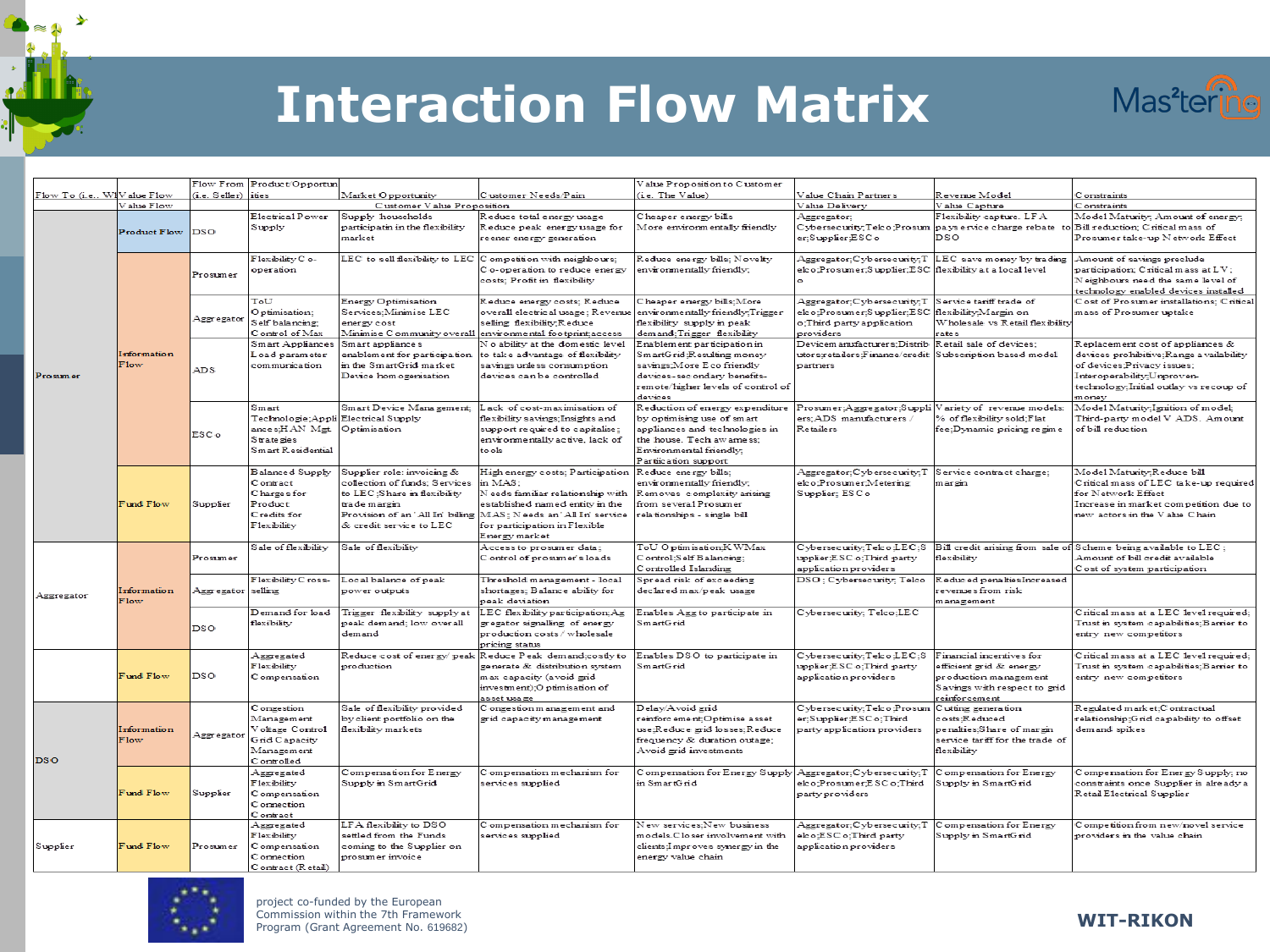



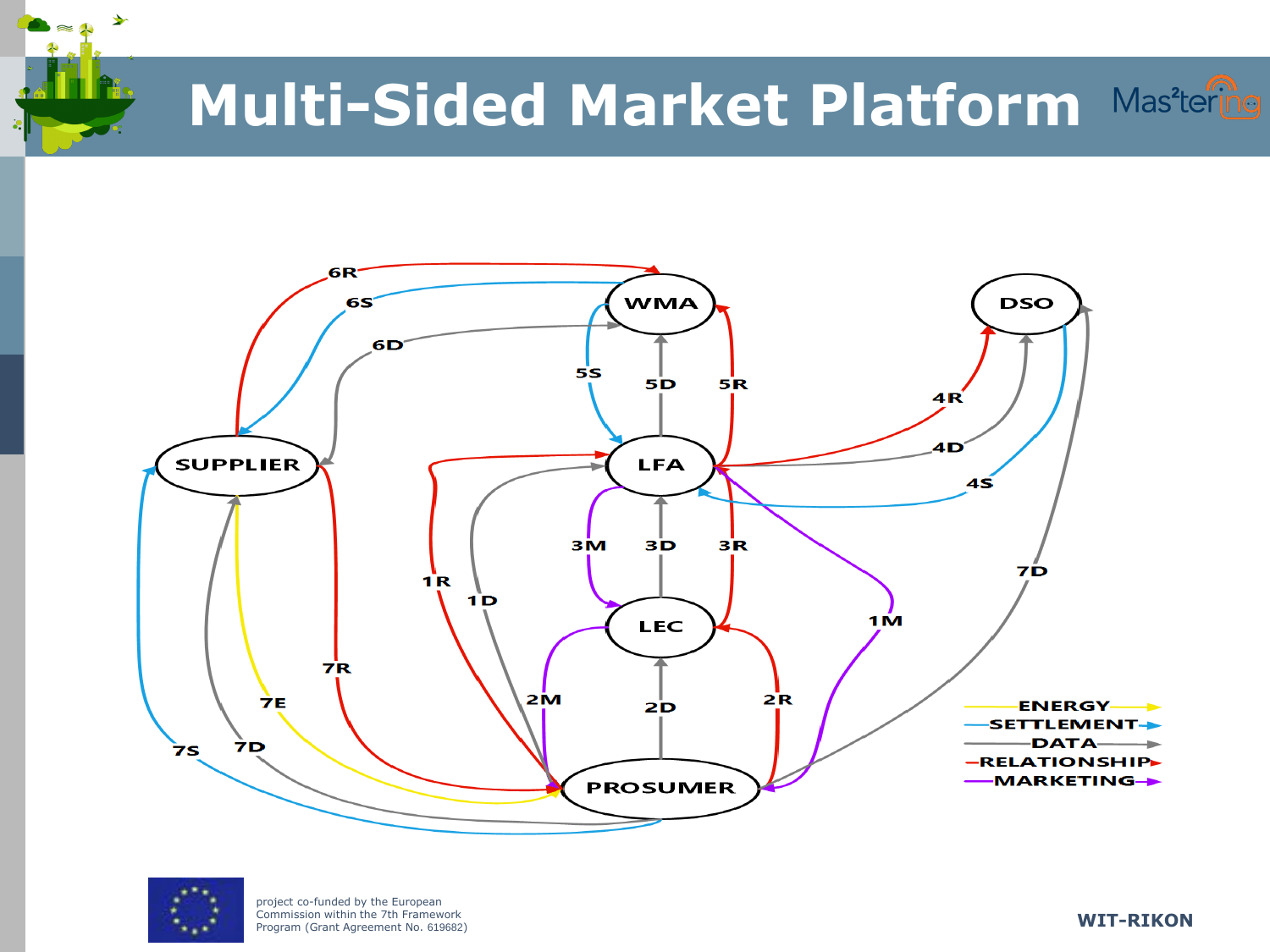## **LFA Role**





- Advertisement of flexibility services to potential customers
- The aggregator performs an initial study of whether customer's demand response provision can be profitable by evaluating the appliances/equipment that can participate in demand response.
- The aggregator's business model must focus on accepting only profitable customers segments and must be capable of clustering customers in to segments based upon similar characteristics.
- The aggregator must be capable of performing a consumption forecast to determine the consumption needs of consumers.
- The aggregator must be capable of flexibility forecasting for the cluster.
- Calculates financial benefit to prosumer and pays premium to the customers for provision of demand response.
- The aggregator must interface with the  $\bullet$ consumer in terms of consumption data so that the prosumer is knowledgeable.

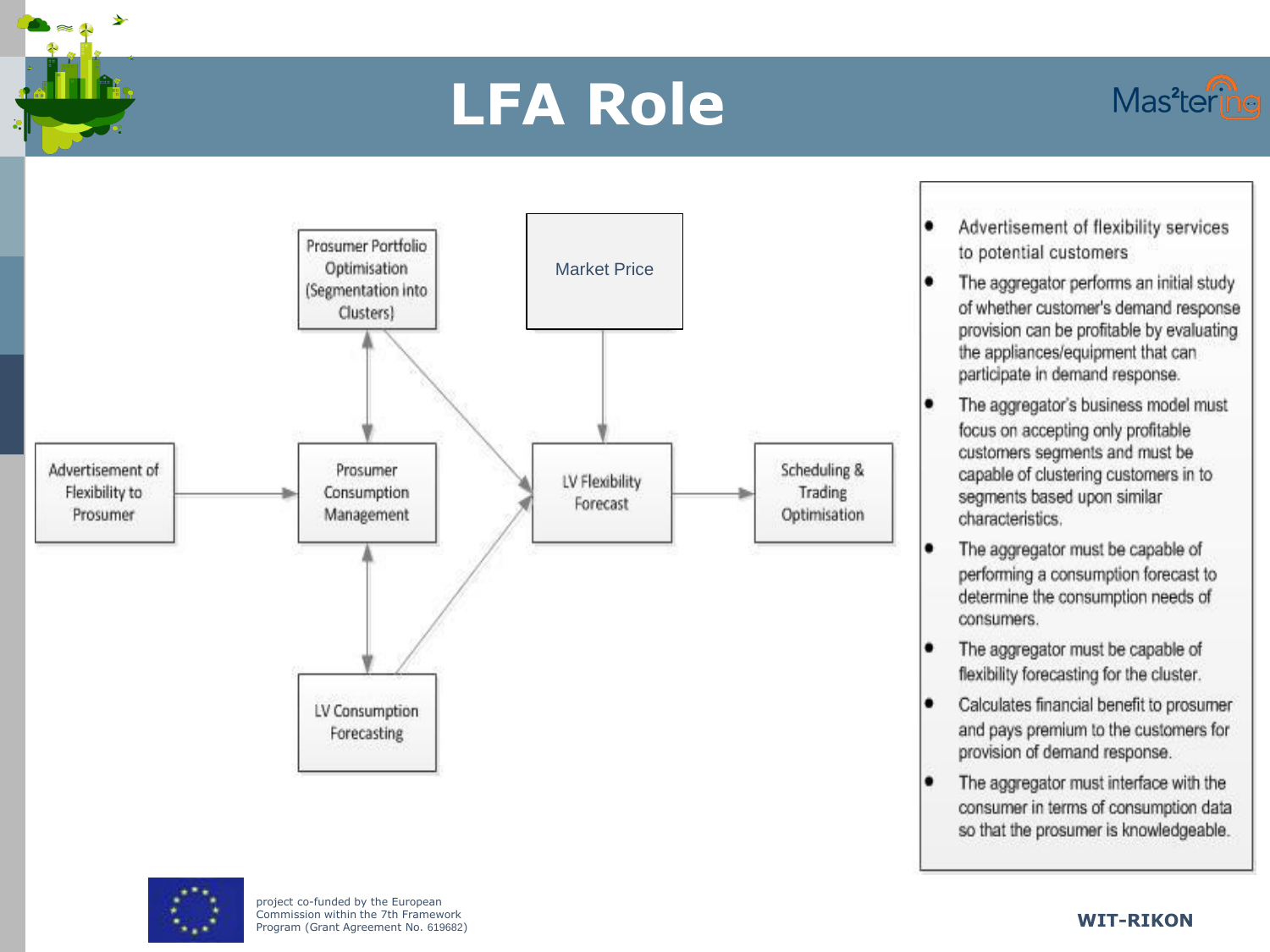

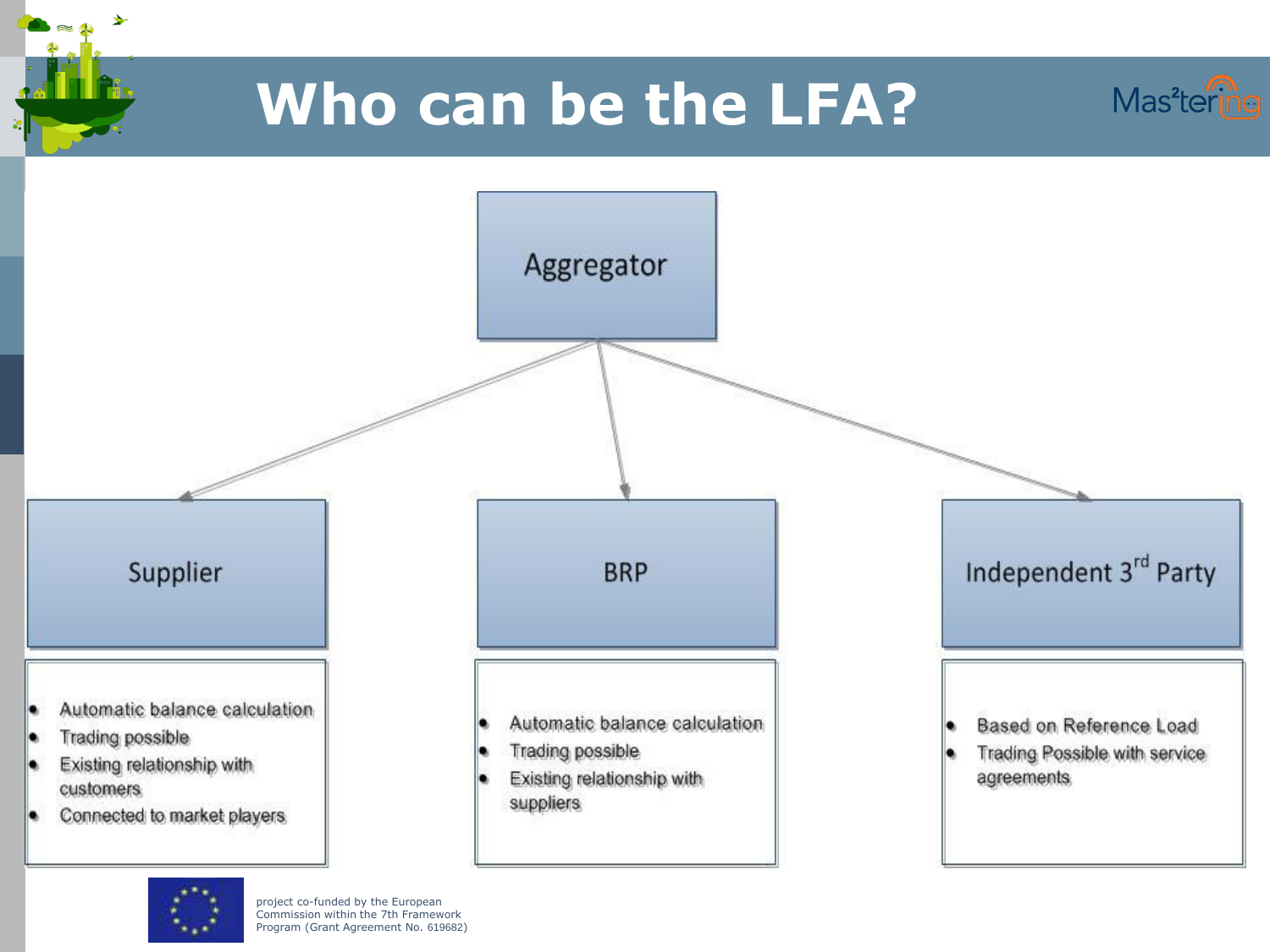#### **State of the Art – Aggregator Businesses** Mas<sup>2</sup>ter

| <b>Company</b>                                       | <b>Customer Type</b>                           | <b>Main</b><br><b>Activity</b><br>in.<br><b>Aggregation</b> | <b>Country</b>         |
|------------------------------------------------------|------------------------------------------------|-------------------------------------------------------------|------------------------|
| <b>EnerNOC</b>                                       | Industrial & Commercial                        | <b>Demand Response</b>                                      | <b>USA</b>             |
| <b>Evonik</b>                                        | Power plants                                   | Generation aggregation for<br>balancing market              | Germany                |
| <b>NRG Curtailment</b><br><b>Specialists</b>         | Industrial, Commercial & Public                | <b>Demand Response</b>                                      | <b>USA</b>             |
| <b>Energy Pool</b>                                   | Industrial, Commercial & Public                | <b>Demand Response</b>                                      | France                 |
| <b>NAPP (North America</b><br><b>Power Partners)</b> | Industrial & Commercial                        | <b>Demand Response</b>                                      | <b>USA</b>             |
| <b>Innoventive Power</b>                             | Industrial & Commercial                        | <b>Demand Response</b>                                      | <b>USA</b>             |
| <b>Energy Spectrum</b>                               | Industrial, Commercial & Public                | <b>Demand Response</b>                                      | <b>USA</b>             |
| <b>Flextricity</b>                                   | Industrial & Commercial                        | Demand and generation<br>aggregation                        | <b>UK</b>              |
| <b>KiWiPower</b>                                     | <b>Industrial &amp; Commercial</b>             | <b>Demand Response</b>                                      | <b>UK</b>              |
| <b>Powerhouse</b><br><b>Generation</b>               | Industrial & Commercial                        | <b>Demand Response</b>                                      | Belgium & UK           |
| <b>CPower</b>                                        | Industrial, Commercial &<br><b>Residential</b> | <b>Demand Response</b>                                      | <b>USA</b>             |
| <b>Converge</b>                                      | Industrial, Commercial &<br><b>Residential</b> | <b>Demand Response</b>                                      | <b>USA</b>             |
| <b>Enedis-Linky</b>                                  | <b>Commercial &amp; Residential</b>            | <b>Demand Response</b>                                      | France                 |
| <b>Energy Pool</b>                                   | <b>Commercial &amp; Residential</b>            | <b>Demand Response</b>                                      | France, UK and Belgium |
| <b>Tempus Energy</b>                                 | <b>Commercial &amp; Residential</b>            | <b>Demand Response</b>                                      | <b>UK</b>              |
| <b>Upside Energy</b>                                 | <b>Commercial &amp; Residential</b>            | <b>Demand Response</b>                                      | <b>UK</b>              |
| <b>Direct Energy</b>                                 | <b>Residential</b>                             | <b>Demand Response</b>                                      | France                 |
| <b>Voltalis</b>                                      | <b>Residential</b>                             | Sale of power reductions to<br><b>BRP or TSO</b>            | France                 |
| <b>TIKO</b>                                          | <b>Residential</b>                             | <b>Demand Response</b>                                      | Switzerland            |

- USA market is more advanced than Europe
	- Most aggregators are focused on large scale commercial, industrial, and utility customers
- Where domestic household is a customer type the focus is on controlling electric heating using thermostats



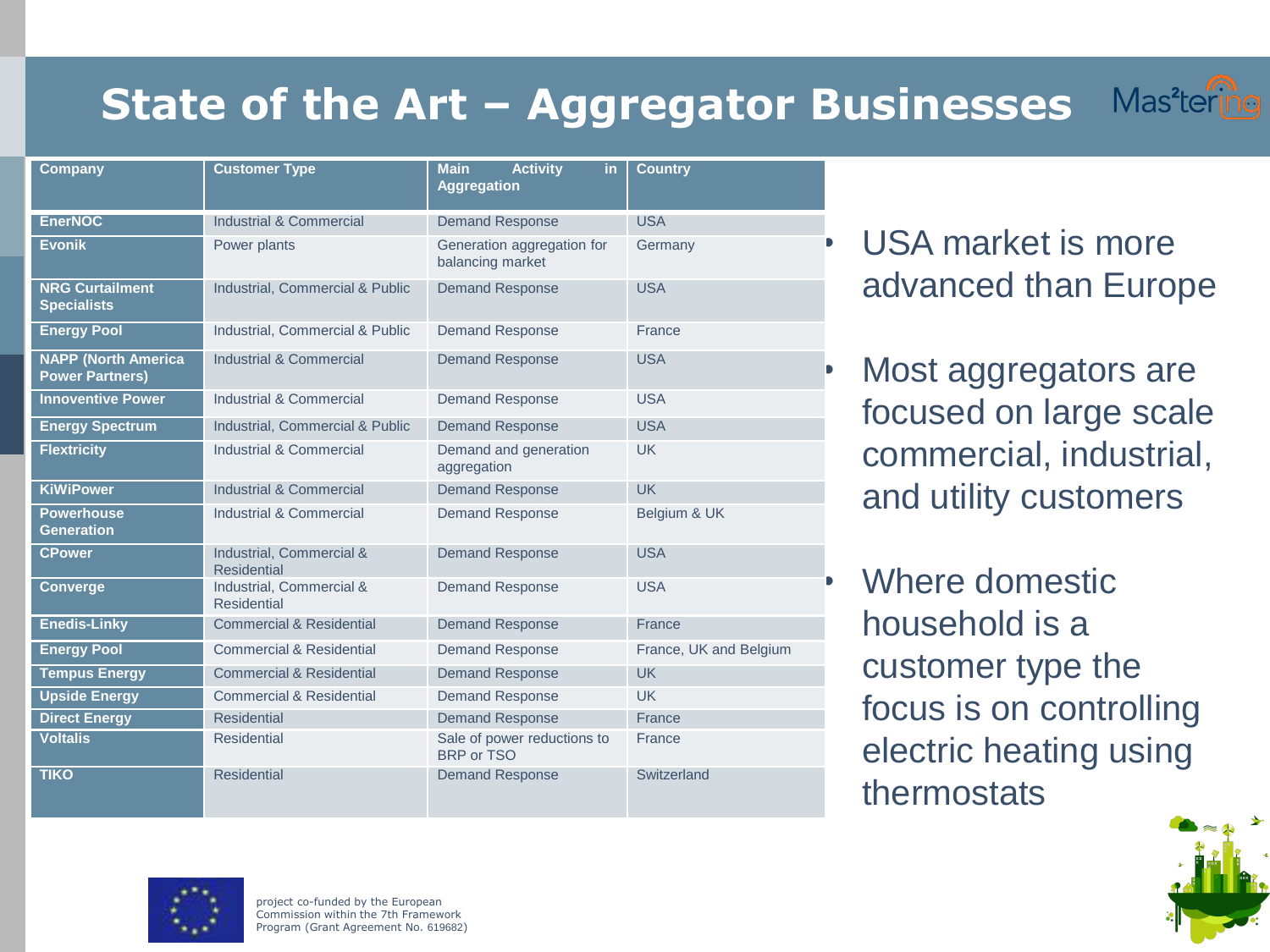

# **Conclusions**



- **Example Fiexibility is at the core of the emerging energy market model** landscape.
	- Although embryonic, complex and challenging, this new market landscape holds new business and collaboration opportunities for all stakeholders
- $\triangle$  **The emergence of prosumer communities:** 
	- Changes the roles of the consumers [individual passive relationship to an active participant in the value chain].
	- Requirement to design new value propositions to maintain and attract their business
	- Utilize the collaboration potential of the value chain network to provide a more responsive and interactive service model
- **❖ MSP for local energy communities** 
	- Where a local flexibility aggregator facilitates flexibility management between retailers, distribution system operators, and consumers/prosumers

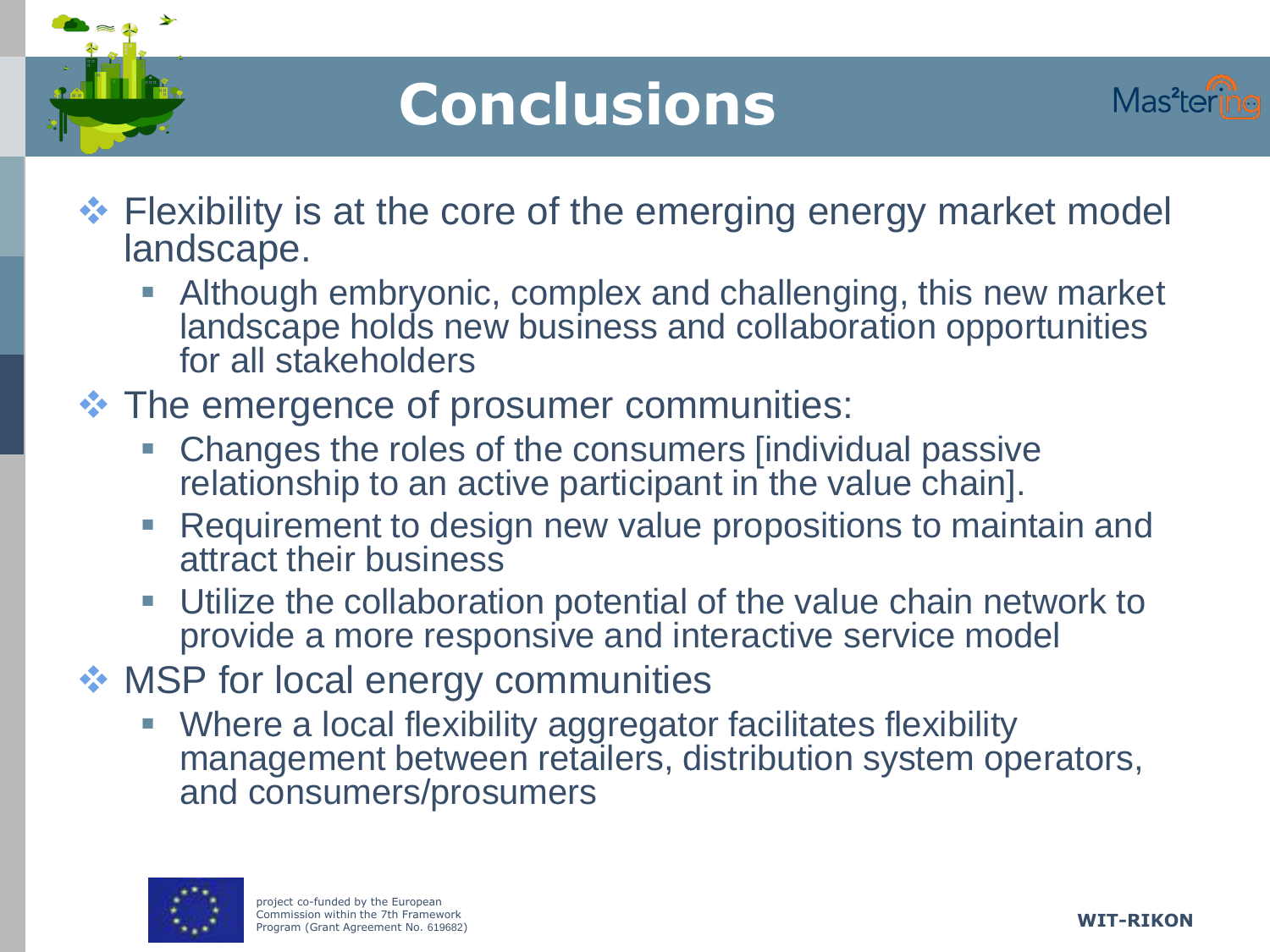

- 1. How can the prosumer community be ignited given that they may not see a huge saving?
- 2. How can the technology involved be aligned so the basic functions can be carried out?
- 3. Who is best placed to carry out the role of aggregator?